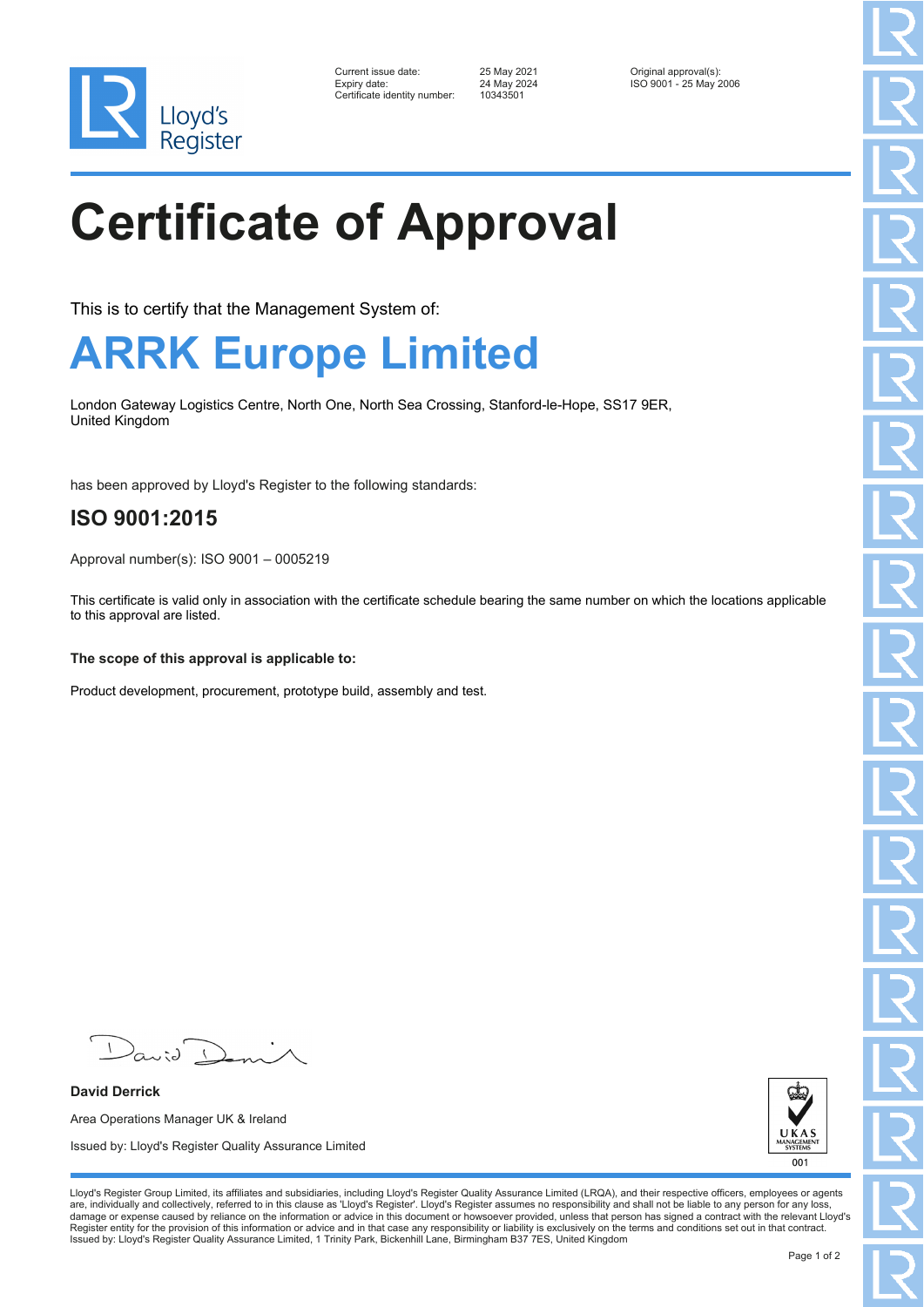

## **Certificate Schedule**

**Location Activities**

London Gateway Logistics Centre, North One, North Sea Crossing, Stanford-le-Hope, SS17 9ER, United Kingdom

**ISO 9001:2015**

Product development, procurement, prototype build, assembly and test.

Units 27-30, Laurence Industrial Estate, Eastwoodbury Lane, Southend-on-Sea, SS2 6RH, United Kingdom

#### **ISO 9001:2015**

Product development, procurement, prototype build, assembly and test.



Lloyd's Register Group Limited, its affiliates and subsidiaries, including Lloyd's Register Quality Assurance Limited (LRQA), and their respective officers, employees or agents are, individually and collectively, referred to in this clause as 'Lloyd's Register'. Lloyd's Register assumes no responsibility and shall not be liable to any person for any loss,<br>damage or expense caused by reliance on t Register entity for the provision of this information or advice and in that case any responsibility or liability is exclusively on the terms and conditions set out in that contract.<br>Issued by: Lloyd's Register Quality Assu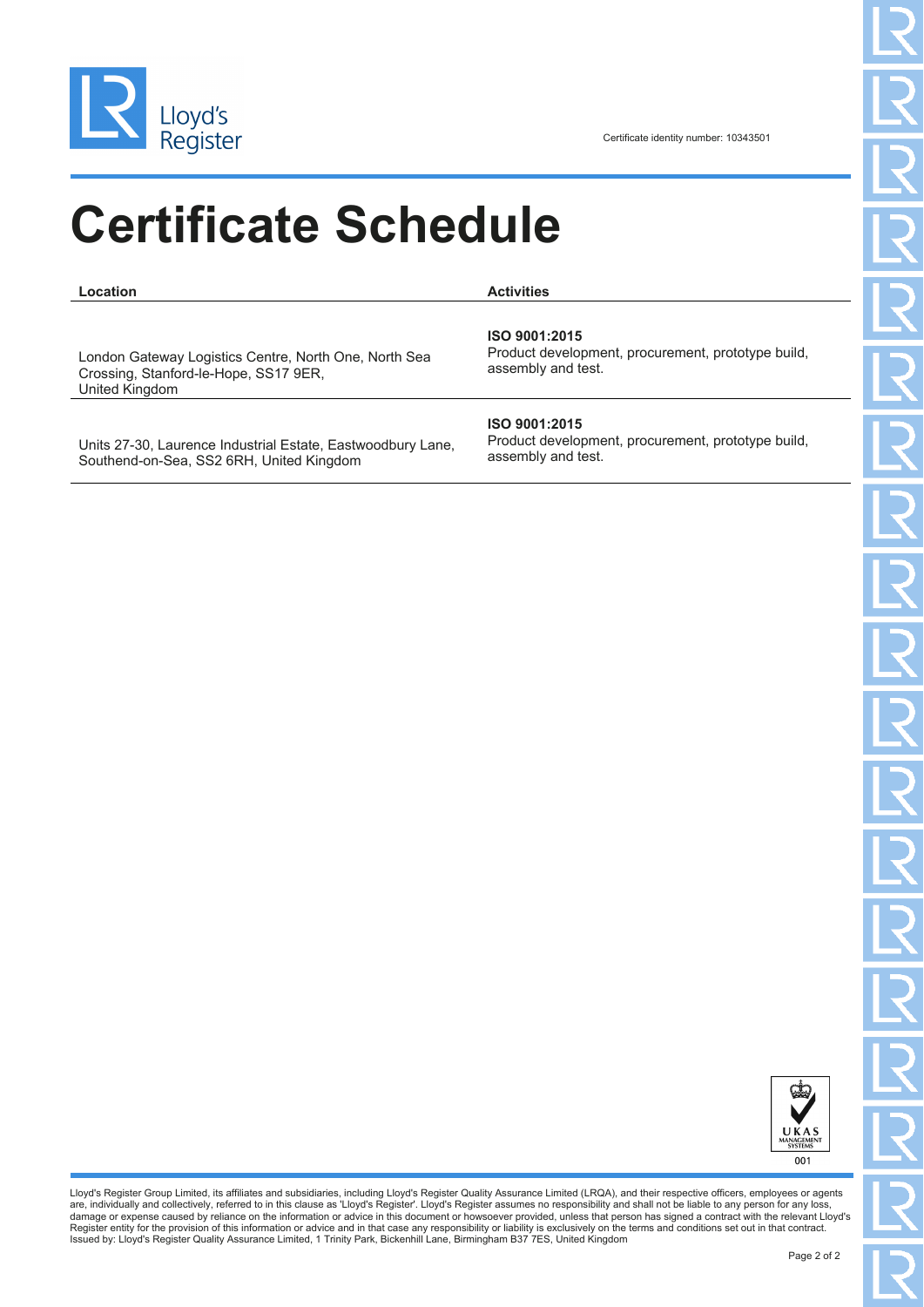nqa.

This is to certify that the Quality Management System of:

#### **Arrk Europe Limited (Nuneaton Technical Centre)** Caldwell Road, Nuneaton, Warwickshire, CV11 4NG, United Kingdom

#### applicable to:

**The project management and manufacture of carbon composite and CNC machined component parts, aerospace tooling and fixturing, production and prototype parts**

has been assessed and registered by NQA against the provisions of:

#### **ISO 9001:2015**

This registration is subject to the company maintaining a quality management system, to the above standard, which will be monitored by NQA

NWnyw

Managing Director

Certificate No. 124967 ISO Approval Date: 11 November 2014 Reissued: 29 October 2020 Valid Until: 9 November 2023 EAC Code: 14, 17

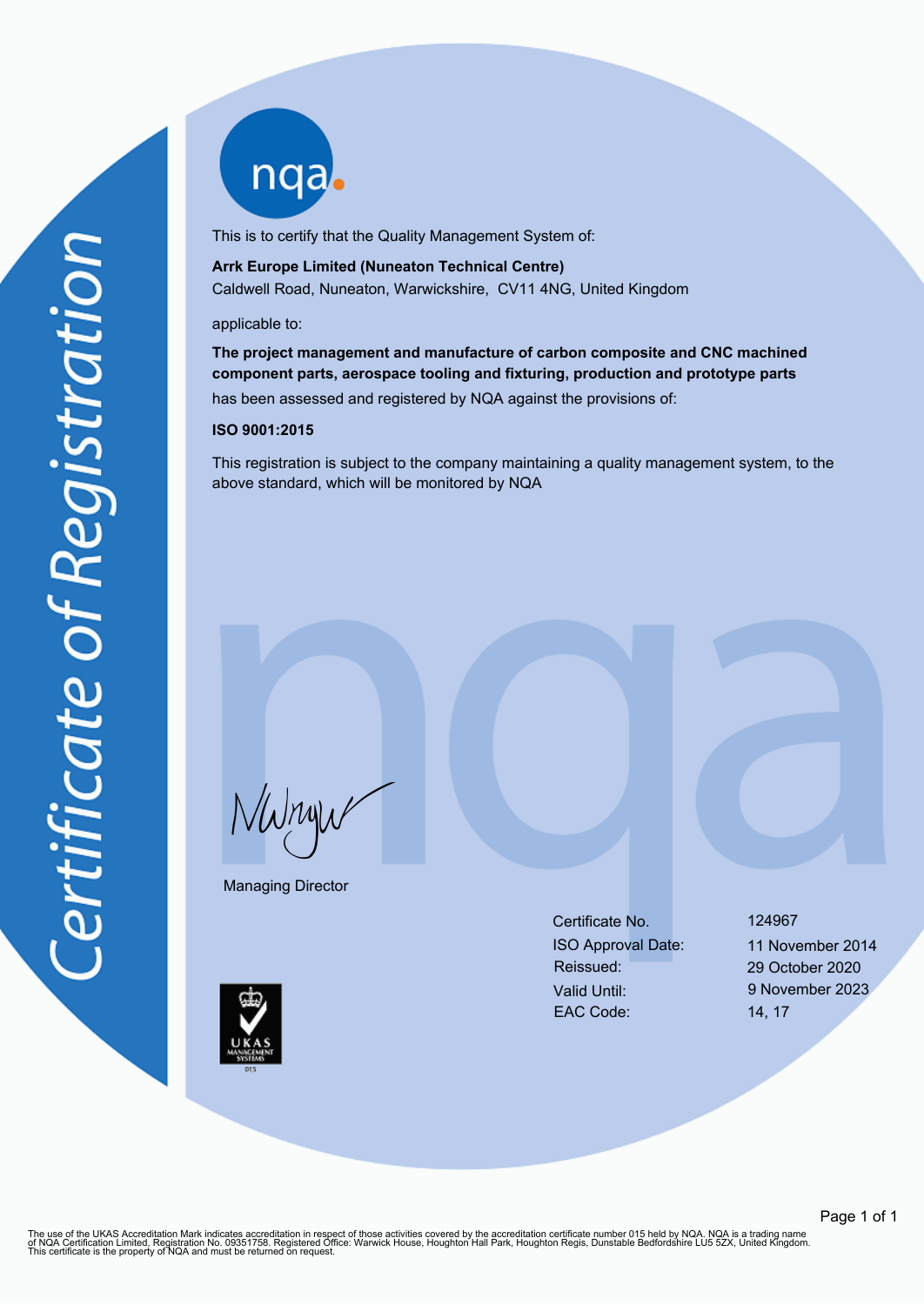nqa.

This is to certify that the Environmental Management System of:

#### **Arrk Europe Limited (Nuneaton Technical Centre)** Caldwell Road, Nuneaton, Warwickshire, CV11 4NG, United Kingdom

#### applicable to:

**The project management and manufacture of carbon composite and CNC machined component parts, aerospace tooling and fixturing, production and prototype parts**

has been assessed and registered by NQA against the provisions of:

#### **ISO 14001:2015**

This registration is subject to the company maintaining an environmental management system, to the above standard, which will be monitored by NQA

NWnyw

Managing Director

Certificate No. 74237 ISO Approval Date: 17 March 2013 Reissued: 29 October 2020 Valid Until: 9 November 2023 EAC Code: 14, 17

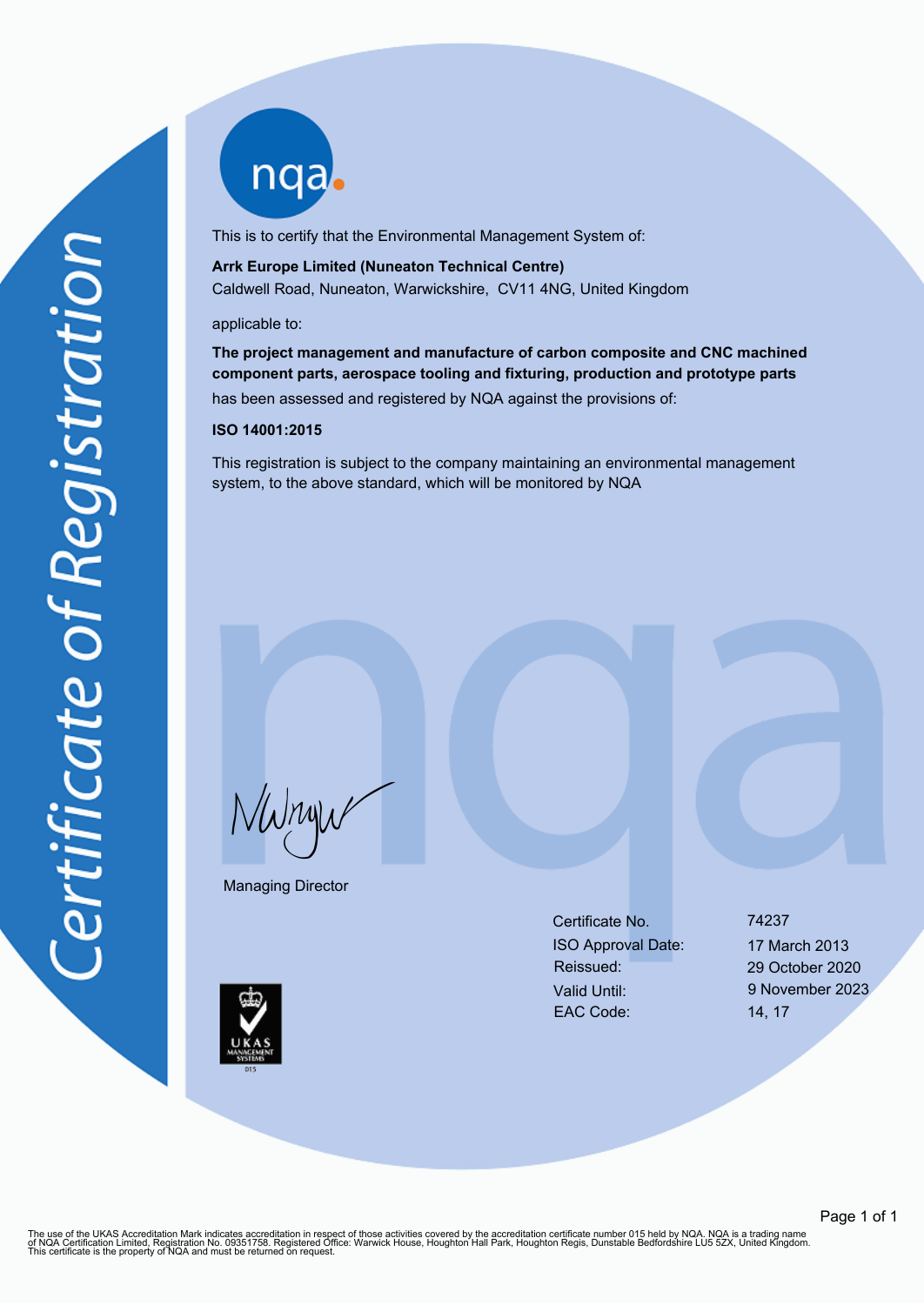

This is to certify that the Environmental Management System of:

#### **Arrk Europe Ltd**

Gloucester Technical Centre, Olympus Park, Quedgeley, Gloucester, GL2 4NF, United Kingdom

(This certificate is part of a multi site registration refer to certificate 8781 for additional info.) applicable to:

#### **The Manufacture of prototype and production parts, project development and manufacture of tooling for injection moulded parts**

has been assessed and registered by NQA against the provisions of:

#### **ISO 14001:2015**

This registration is subject to the company maintaining an environmental management system, to the above standard, which will be monitored by NQA

NWnyw

Managing Director

Certificate No. 8781/1 ISO Approval Date: 23 April 2015 Reissued: 14 May 2021 Valid Until: 2 May 2023 EAC Code: 23



The use of the UKAS Accreditation Mark indicates accreditation in respect of those activities covered by the accreditation certificate number 015 held by NQA. NQA is a trading name<br>of NQA Certification Limited, Registratio